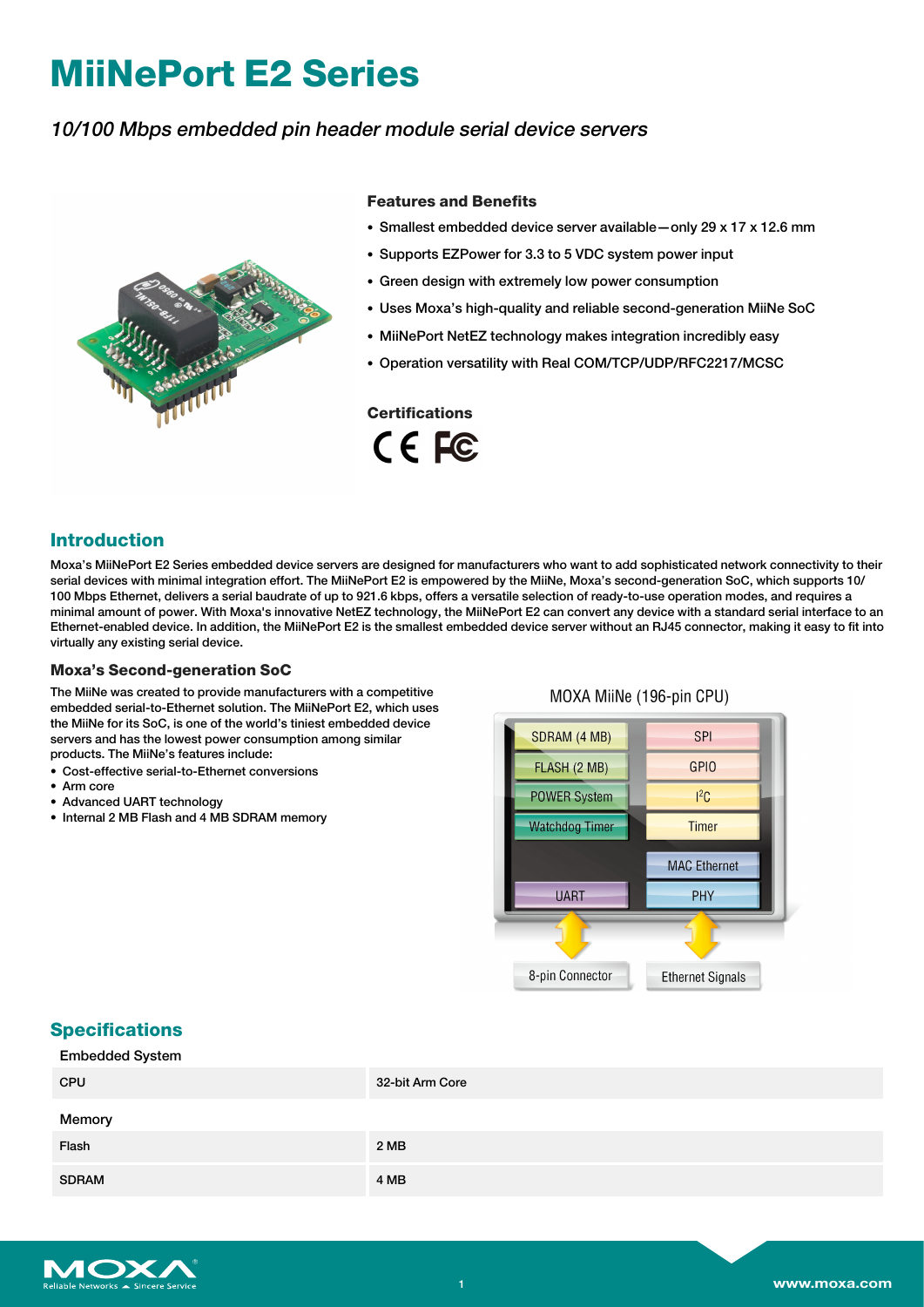### Input/Output Interface

| Configurable DIO Channels (by software) | 4                                                                                                                                                                                                                                                                                                                                                                                     |  |  |
|-----------------------------------------|---------------------------------------------------------------------------------------------------------------------------------------------------------------------------------------------------------------------------------------------------------------------------------------------------------------------------------------------------------------------------------------|--|--|
| <b>Ethernet Interface</b>               |                                                                                                                                                                                                                                                                                                                                                                                       |  |  |
| 10/100BaseT(X) Ports, Auto MDI/MDI-X    | 4-pin pin header                                                                                                                                                                                                                                                                                                                                                                      |  |  |
| <b>Magnetic Isolation Protection</b>    | 1.5 kV (built-in)                                                                                                                                                                                                                                                                                                                                                                     |  |  |
| <b>Ethernet Software Features</b>       |                                                                                                                                                                                                                                                                                                                                                                                       |  |  |
| <b>Configuration Options</b>            | Web Console (HTTP), Windows Utility                                                                                                                                                                                                                                                                                                                                                   |  |  |
| Management                              | ARP, BOOTP, Device Search Utility (DSU), DHCP Client, IPv4, SMTP, SNMPv1, TCP/IP,<br>Telnet, TFTP, UDP, ICMP                                                                                                                                                                                                                                                                          |  |  |
| <b>Windows Real COM Drivers</b>         | Windows 95/98/ME/NT/2000, Windows XP/2003/Vista/2008/7/8/8.1/10 (x86/x64),<br>Windows 2008 R2/2012/2012 R2/2016/2019 (x64), Windows Embedded CE 5.0/6.0,<br>Windows XP Embedded                                                                                                                                                                                                       |  |  |
| <b>Linux Real TTY Drivers</b>           | Kernel versions: 2.4.x, 2.6.x, 3.x, 4.x, and 5.x                                                                                                                                                                                                                                                                                                                                      |  |  |
| <b>Fixed TTY Drivers</b>                | SCO UNIX, SCO OpenServer, UnixWare 7, QNX 4.25, QNX 6, Solaris 10, FreeBSD, AIX 5.<br>x, HP-UX 11i, Mac OS X                                                                                                                                                                                                                                                                          |  |  |
| <b>Android API</b>                      | Android 3.1.x and later                                                                                                                                                                                                                                                                                                                                                               |  |  |
| Serial Interface                        |                                                                                                                                                                                                                                                                                                                                                                                       |  |  |
| No. of Ports                            | $\mathbf{1}$                                                                                                                                                                                                                                                                                                                                                                          |  |  |
| <b>Serial Standards</b>                 | TTL                                                                                                                                                                                                                                                                                                                                                                                   |  |  |
| <b>Operation Modes</b>                  | MiiNePort E2 Series: Real COM mode, RFC2217 mode, TCP Client mode, TCP Server<br>mode, UDP mode, Ethernet Modem mode, MCSC mode<br>MiiNePort E2-SDK: Real COM mode, Ethernet Modem mode                                                                                                                                                                                               |  |  |
| <b>Baudrate</b>                         | MiiNePort E2 Series: 50 bps to 230.4 kbps<br>MiiNePort E2-H/-SDK Series: 50 bps to 921.6 kbps                                                                                                                                                                                                                                                                                         |  |  |
| Data Bits                               | 5, 6, 7, 8                                                                                                                                                                                                                                                                                                                                                                            |  |  |
| <b>Stop Bits</b>                        | 1, 1.5, 2                                                                                                                                                                                                                                                                                                                                                                             |  |  |
| Parity                                  | None, Even, Odd, Space, Mark                                                                                                                                                                                                                                                                                                                                                          |  |  |
| <b>Flow Control</b>                     | None, RTS/CTS, DTR/DSR, XON/XOFF                                                                                                                                                                                                                                                                                                                                                      |  |  |
| <b>Serial Signals</b>                   |                                                                                                                                                                                                                                                                                                                                                                                       |  |  |
| TTL                                     | • TxD, RxD, RTS, CTS, DTR, DSR, DCD, RST (reset circuit), GND                                                                                                                                                                                                                                                                                                                         |  |  |
| <b>NetEZ Technology</b>                 |                                                                                                                                                                                                                                                                                                                                                                                       |  |  |
| <b>NetEZ Functions</b>                  | EZPower, EZPage, SCM (Serial Command Mode), AutoCFG, MCSC (Multi-Channel<br><b>Serial Communication)</b>                                                                                                                                                                                                                                                                              |  |  |
| <b>Serial Software Features</b>         |                                                                                                                                                                                                                                                                                                                                                                                       |  |  |
| Serial to Ethernet Sample Source Code   | MiiNePort E2-SDK (Integrated in MiiNePort-IDE):<br>1. TCP Server Echo<br>2. TCP Server to Serial (Single connection)<br>3. TCP Server to Serial (Multi-connection)<br>4. TCP Client Echo<br>5. TCP Client to Serial (Startup)<br>6. TCP Client to Serial (Any character)<br>7. TCP Client to Serial (Designed destination TCP/IP port from serial)<br>8. UDP Echo<br>9. UDP to Serial |  |  |

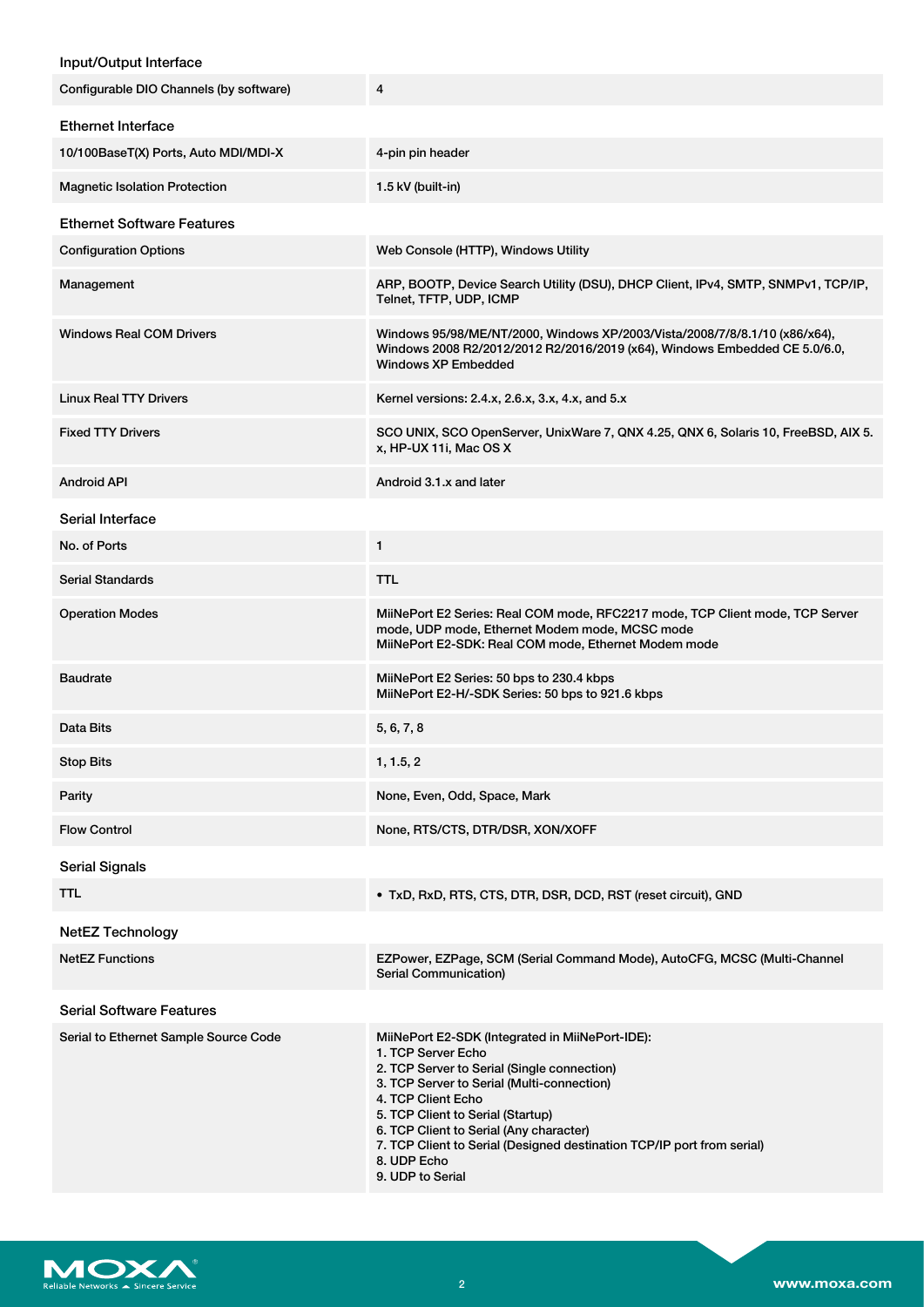| <b>Power Parameters</b>                |                                                                                                                                                                                                                                                                                                    |  |  |  |
|----------------------------------------|----------------------------------------------------------------------------------------------------------------------------------------------------------------------------------------------------------------------------------------------------------------------------------------------------|--|--|--|
| <b>Input Current</b>                   | 157 mA @ 3.3 VDC                                                                                                                                                                                                                                                                                   |  |  |  |
| <b>Input Voltage</b>                   | 3.3 to 5 VDC                                                                                                                                                                                                                                                                                       |  |  |  |
| <b>Physical Characteristics</b>        |                                                                                                                                                                                                                                                                                                    |  |  |  |
| <b>Dimensions</b>                      | MiiNePort E2/E2-H/E2-SDK Series: 29 x 17 x 12.6 mm (1.14 x 0.67 x 0.50 in)                                                                                                                                                                                                                         |  |  |  |
| Weight                                 | MiiNePort E2/E2-H Series: 5 g (0.01 lb)<br>MiiNePort E2-ST/E2-H-ST/E2-SDK: 77 g (0.17 lb)                                                                                                                                                                                                          |  |  |  |
| Form Factor Type                       | Drop-in modules                                                                                                                                                                                                                                                                                    |  |  |  |
| <b>Environmental Limits</b>            |                                                                                                                                                                                                                                                                                                    |  |  |  |
| <b>Operating Temperature</b>           | Standard Models: 0 to 55°C (32 to 131°F)<br>Wide Temp. Models: -40 to 85°C (-40 to 185°F)                                                                                                                                                                                                          |  |  |  |
| Storage Temperature (package included) | -40 to 60°C (-40 to 140°F)                                                                                                                                                                                                                                                                         |  |  |  |
| <b>Ambient Relative Humidity</b>       | 5 to 95% (non-condensing)                                                                                                                                                                                                                                                                          |  |  |  |
| <b>Standards and Certifications</b>    |                                                                                                                                                                                                                                                                                                    |  |  |  |
| EMC                                    | EN 55032/24                                                                                                                                                                                                                                                                                        |  |  |  |
| EMI                                    | CISPR 32, FCC Part 15B Class B                                                                                                                                                                                                                                                                     |  |  |  |
| <b>EMS</b>                             | IEC 61000-4-2 ESD: Contact: 6 kV; Air: 8 kV<br>IEC 61000-4-3 RS: 80 MHz to 1 GHz: 3 V/m<br>IEC 61000-4-4 EFT: Power: 1 kV; Signal: 0.5 kV<br>IEC 61000-4-5 Surge: Power: 2 kV; Signal: 0.5 kV<br>IEC 61000-4-6 CS: 150 kHz to 80 MHz: 3 V/m; Signal: 3 V/m<br>IEC 61000-4-8 PFMF<br>IEC 61000-4-11 |  |  |  |
| <b>Environmental Testing</b>           | IEC 60068-2-1<br>IEC 60068-2-1<br>IEC 60068-2-3                                                                                                                                                                                                                                                    |  |  |  |
| <b>Shock</b>                           | IEC 60068-2-27                                                                                                                                                                                                                                                                                     |  |  |  |
| Vibration                              | IEC 60068-2-6                                                                                                                                                                                                                                                                                      |  |  |  |
| Declaration                            |                                                                                                                                                                                                                                                                                                    |  |  |  |
| <b>Green Product</b>                   | RoHS, CRoHS, WEEE                                                                                                                                                                                                                                                                                  |  |  |  |
| <b>MTBF</b>                            |                                                                                                                                                                                                                                                                                                    |  |  |  |
| Time                                   | 5,696,350 hrs                                                                                                                                                                                                                                                                                      |  |  |  |
| <b>Standards</b>                       | <b>Telcordia SR332</b>                                                                                                                                                                                                                                                                             |  |  |  |
| Warranty                               |                                                                                                                                                                                                                                                                                                    |  |  |  |
| <b>Warranty Period</b>                 | 5 years                                                                                                                                                                                                                                                                                            |  |  |  |
| <b>Details</b>                         | See www.moxa.com/warranty                                                                                                                                                                                                                                                                          |  |  |  |
| Package Contents                       |                                                                                                                                                                                                                                                                                                    |  |  |  |
| Device                                 | 1 x MiiNePort E2 Series device server                                                                                                                                                                                                                                                              |  |  |  |
| Cable                                  | 1 x Ethernet, crossover cable (-ST/-SDK models)<br>1 x null modem serial cable (-ST/-SDK models)<br>1 x USB cable (-SDK model)                                                                                                                                                                     |  |  |  |